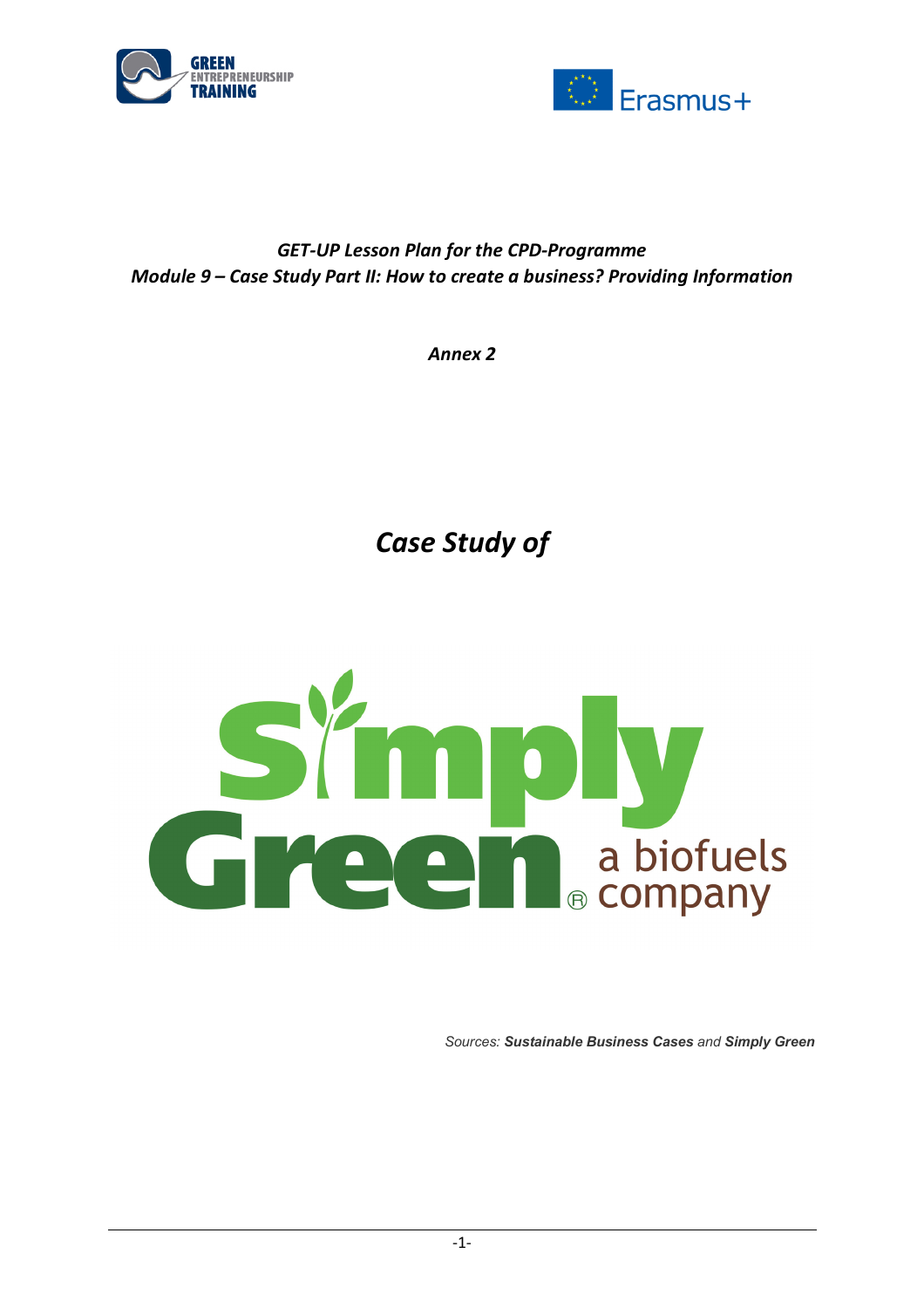



# **TABLE OF CONTENT**

| 3  |
|----|
| -4 |
|    |
| 9  |
|    |
| 10 |
|    |
|    |
|    |
|    |
|    |
| 15 |
| 16 |
| 18 |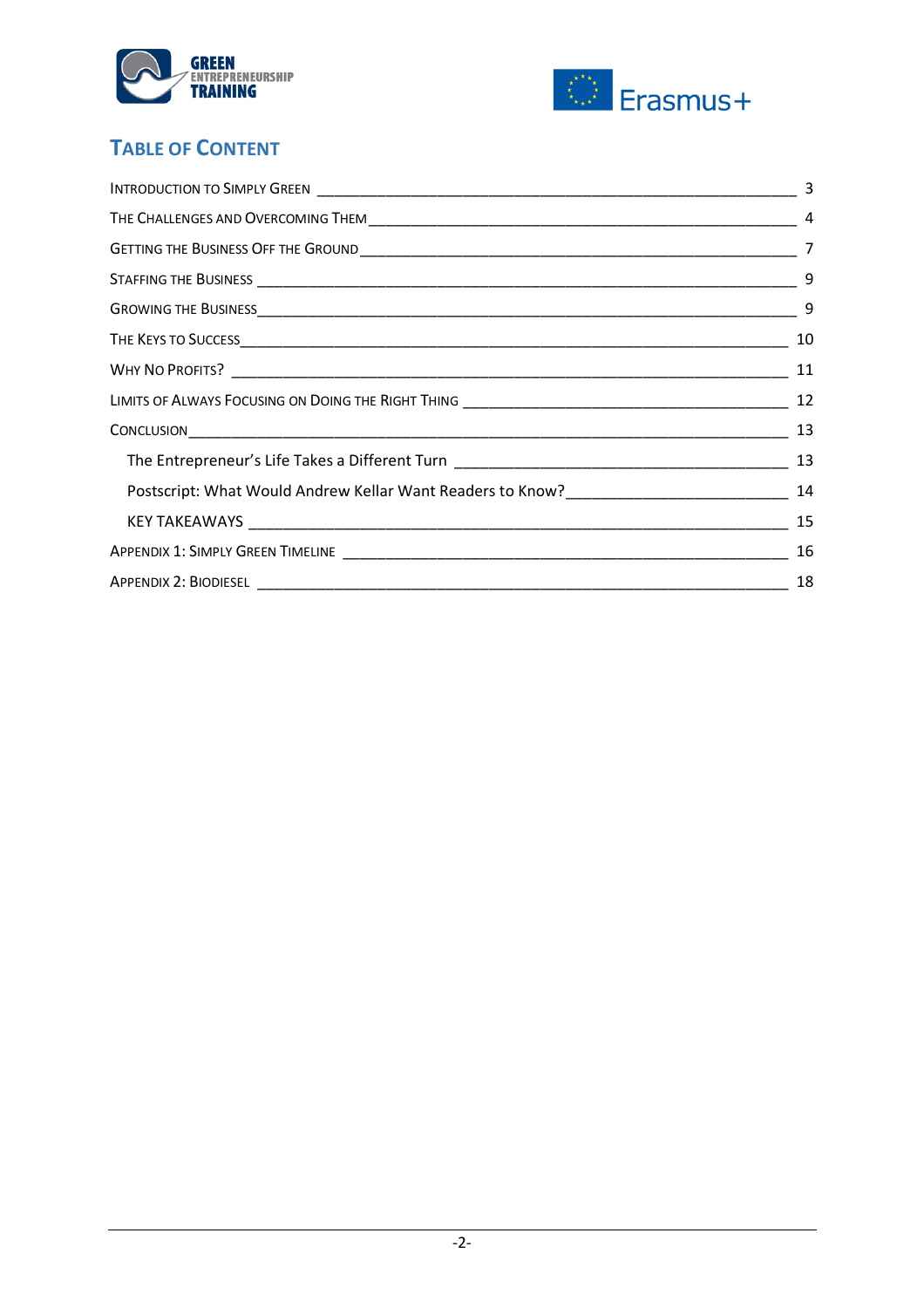



### INTRODUCTION TO SIMPLY GREEN

This case provides the example of a start-up sustainable business venture. Its purpose is to provide the reader with a detailed look at the challenges of entrepreneurship and of small company management in a sustainable business enterprise. Readers should consider this case in the context of the triple bottom line—people, profit, and planet.

Simply Green Biofuels (http://www.simplygreenbiofuels.com) offers green alternatives to home heating, diesel, and marine fuelling in the seacoast New Hampshire and southern Maine area. The company's flagship biofuel<sup>1</sup> blends can be used without any changes to a customer's heating system or motor vehicle engine.

In four years, from 2007 to 2011, the company grew its customer base to more than 1,400 customers and, according to Biofuels Digest, established itself as one of the leading companies in the bioenergy sector nationally. Its founder, Andrew Kellar, was named one the "25 Leaders for the Next 25 Years" by *BusinessNH Magazine* in 2009.

The company's biofuels are locally sourced from waste vegetable oil (WVO). Typically, WVO is collected as recycled vegetable oils from restaurants and distributors. Once it's refined into a petroleum-like fuel, it is combined with traditional petroleum products to make biofuel blends.

The company offers a bio heating oil product called BioHeat and biodiesel for motor vehicle use in three different blends. The only difference between BioHeat fuel and biodiesel motor engine biofuel is that BioHeat is blended with heating oil, and biodiesel is blended with diesel fuel. The blends and their environmental attributes and benefits are as follows:

- B5. B5 is a blend of 5% biofuel and 95% heating oil or diesel fuel. By using B5, the typical consumer will reduce their  $CO<sub>2</sub>$  emissions by 4% or the equivalent of planting fifty-two trees.
- B20. This blend contains 20% biofuel and 80% heating oil or diesel fuel. By using B20, the typical consumer will reduce their  $CO<sub>2</sub>$  emissions by 16% or the equivalent of planting 192 trees.
- B100. This blend contains 100% biofuel and no heating oil or diesel fuel. In its purest form, biofuel is a highly solvent product that breaks down any petroleum residue (e.g., sludge) that has built up in a system over time.

Every heating and motor vehicle manufacturer has endorsed the use of B5. However, Simply Green states that after B5 has been run for a sufficient amount of time (typically after a couple deliveries), customers may be able to "bump up" to a B20 blend.

#### **Note**

Biofuels Contribution to Reduction of Greenhouse Gas

Biofuels offer the potential to reduce greenhouse gas (GHG) emissions because the carbon in the plant matter from which biofuels are produced comes from the carbon dioxide absorbed by the plants from the atmosphere during their lifetime. This is in contrast to the carbon in fossil fuels, which has been sequestered underground for millions of years and is released into the atmosphere as carbon dioxide when the fuels are burnt. Biofuels can lead to significant GHG emissions savings compared to fossil fuels.

 $<sup>1</sup>$  A fuel source generated from a renewable, biological source, such as corn, soybeans, or algae.</sup>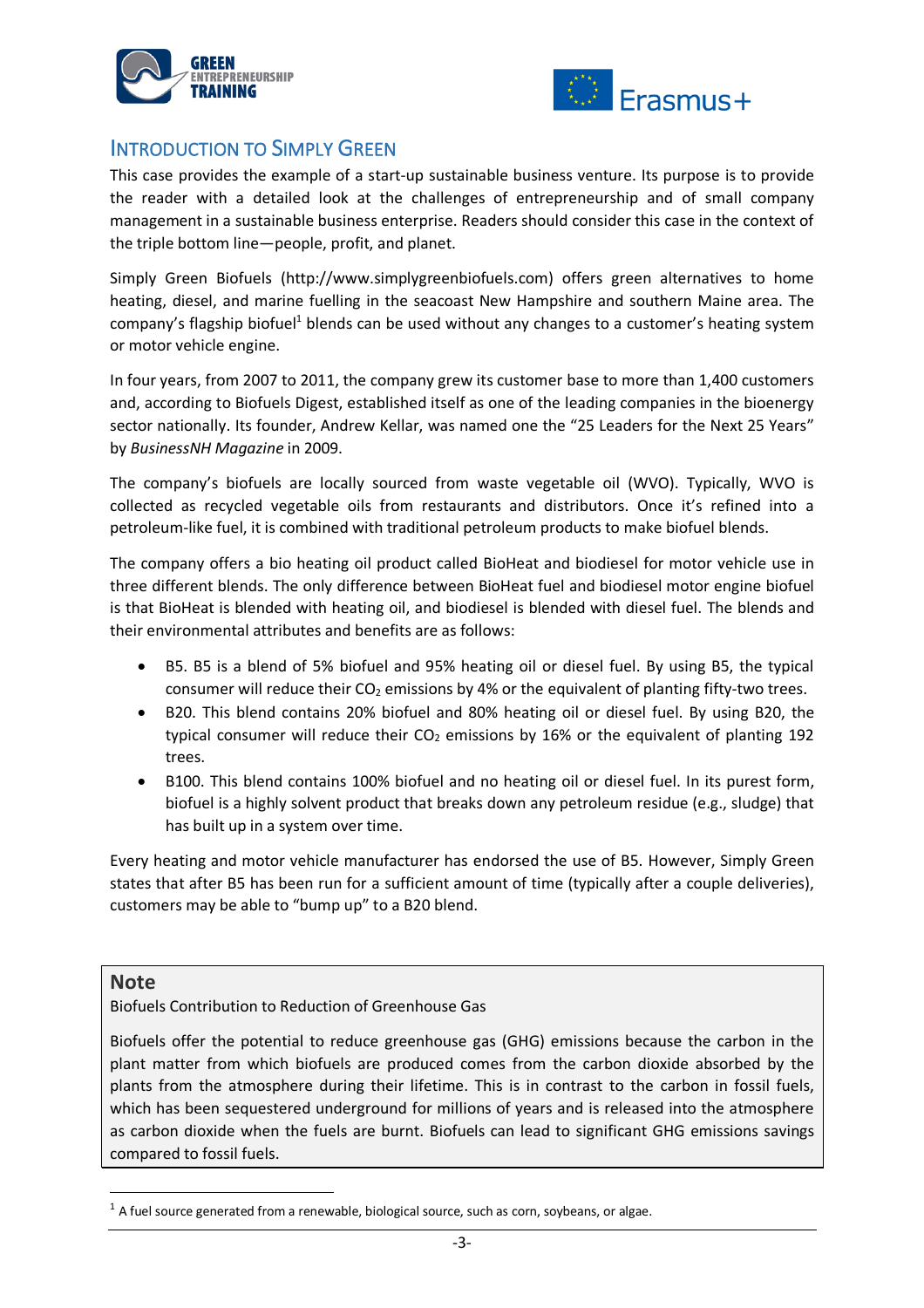



One might think that Simply Green started partly out of necessity and partly out of Andrew Kellar's passion and concern for the environment. Andrew Kellar identified an opportunity—a market niche that was not being filled—and he developed a business to meet that opportunity. But that is not how he or Simply Green got started. In 2003, Simply Green was founded by Andrew as an erosion control and hydro-seeding business. It was a seasonal business that fit well with Andrew's preferred lifestyle. It enabled him to pursue his passion for outdoor activities, including surfing in Mexico with his wife during the cold winter seasons in New Hampshire. His passion for the environment started when he was young. In addition to surfing as a youth, he was constantly doing activities to help protect the environment, including beach clean-ups and recycling.

As Simply Green's hydro-seeding business grew, the company required additional trucks and equipment, which, in turn, required the use of more and more diesel fuel. Andrew, with his love for the outdoors, became increasingly concerned about the negative environmental impact of his company's use of diesel. This concern led Andrew to investigate alternatives. Were there options for fuel that could still power his business but reduce his negative impact?

Andrew had heard of people collecting grease from McDonald's or other fast food restaurants and then using it to power their motor vehicles. This intrigued him and he started to see if there was a biofuel alternative to power the vehicles and equipment for his business.

Starting in 2006, Andrew started looking into the biodiesel market more deeply. At the time, there was limited availability in northern New England. He could only locate two gas stations that provided biodiesel, one that was somewhat close to his operating area and one that was two hours away. Also there was only one home heating fuel provider in the area that offered biodiesel, but it was not their main focus; instead, it was a specialty product that they offered.

For Andrew, a personal change was one of the major factors that convinced him to move forward into biofuels. Andrew and his wife, Ginger, received a phone call from the Florida Department of Children and Families. There were three young children that were in need of a home who were relatives of the Kellars. The Kellars took the children in. Andrew's new parenting role and responsibility got him to think about how he could positively impact society and the earth and also how he was going to help support the three new additions to the family. This convinced him to start the business.

As Andrew describes, fate may have had a hand in the situation: "What really kicked me over was that phone call. The phone call that we were going to be parents instantly… And, call it fate, call it whatever you want, but I had just finished doing a hydro seeding job for this one customer and I was researching online where the supply sources were and it said, for more information on our biodiesel, contact Tim Keaveney. And I looked down, this one evening, and there was a check from Tim K for the hydro seeding I just did."

### THE CHALLENGES AND OVERCOMING THEM

After Andrew's first meeting with Tim Keaveney, he realized quickly that he was facing several different challenges. The first—entering an established, mature<sup>2</sup> home heating oil industry—was going to be extremely difficult. Tim told Andrew, "Nobody starts a fuel business these days. I mean,

<sup>&</sup>lt;sup>2</sup> An industry that has been in existence for a long period of time featuring many competitors and relatively low profit margins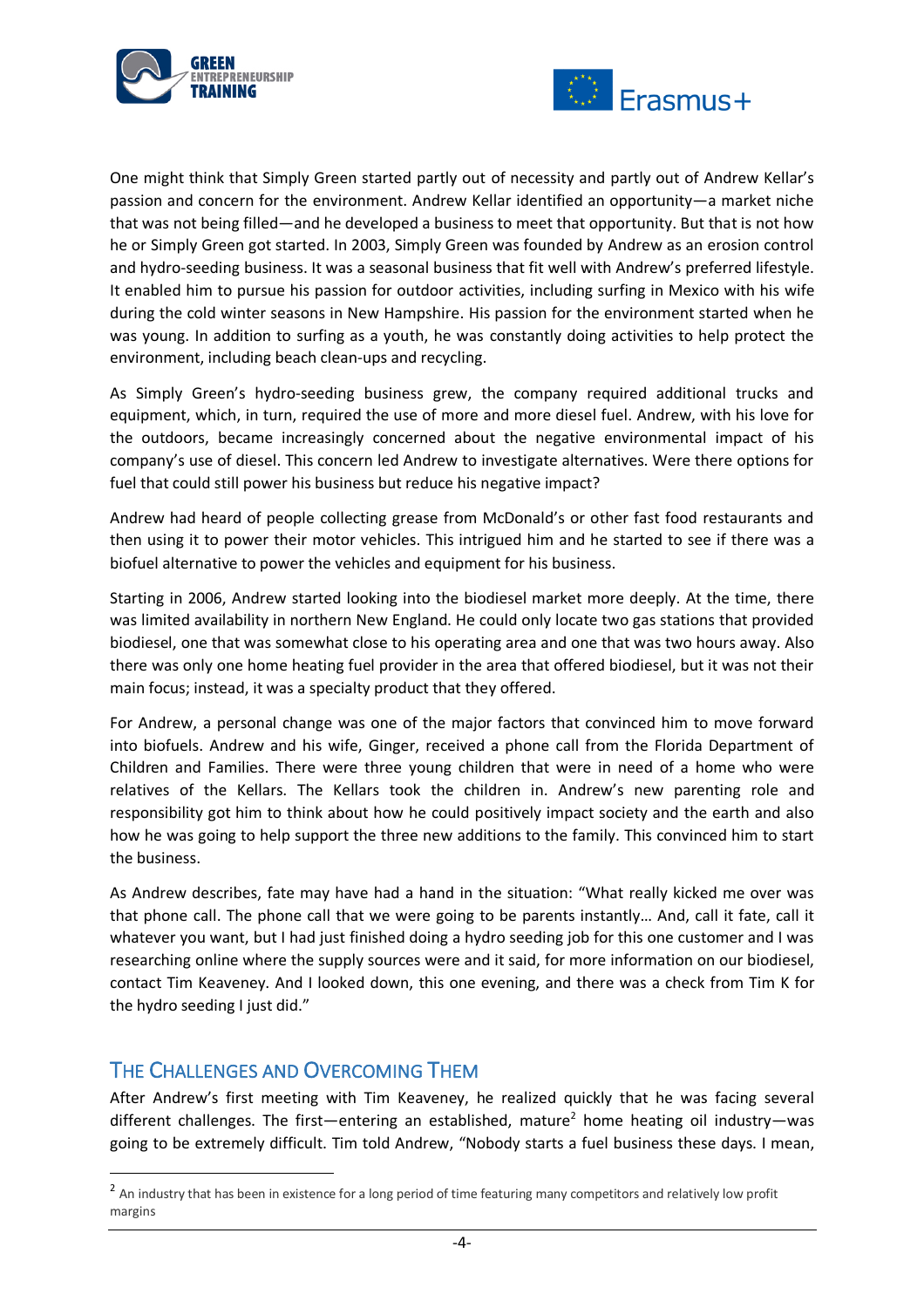



the youngest fuel company in this area is 10 or 12 years old." Fuel distribution to homes was a challenging industry to get into because traditionally they were multigenerational businesses with very loyal customers. There was no easy solution to this challenge. Andrew was simply willing to take a leap of faith and try to help transform the industry by offering a new product into the marketplace.

Not only was Andrew entering a mature industry, but he was entering an industry that he had no experience in. While his hydro-seeding business had provided him with experience in a service-based industry and experience running a business, he did not have experience in fuel procurement and delivery. Another challenge was capital. Any new business or business expansion faces this challenge—access to adequate capital. Simply Green was better positioned, in terms of financial position, than many other new businesses. Its new business expansion could be in part self-funded.

Andrew Kellar, unlike many other entrepreneurs, was fortunate to have the hydro-seeding business, which, at the time, was one of the largest in the region and was generating positive net revenue of approximately \$100,000 annually.

#### **Note**

Self-Funding a Business Start-Up

Self-funding involves funding a venture through savings accumulated on one's own or in a previous business. It can also include taking on personal debt through bank loans or loans from friends and family and use of personal lines of credit.

Simply Green started the biofuel home heating side of the business in April 2007. To most fuel providers, this would have seemed to be the worst time of year to start because it was toward the end of the heating season in the Northeast. But for Simply Green it made sense because the company had the ability to softly test the market through early adopter customers and learn from that experience. Andrew's plan was to capture some revenue from the heating season market, go into the summer time, quickly re-evaluate what was working and what needed improvement, and then move on into the next heating season.

This soft market entry<sup>3</sup> approach also helped with another challenge—educating their potential customers about their product and value proposition<sup>4</sup>. Simply Green used different types of marketing and public relations<sup>5</sup> to educate the public about their unique product offering. As Andrew describes it, "We were not concerned with going to any type of event. We didn't care if it was a first graders' classroom that we were going to, we would go in and talk. We would go to every place we had an opportunity to talk about biofuel and our services. And looking back now, the irony of that is where people remembered seeing us, and hearing us, were in some of those obscure places that you wouldn't have normally thought from a marketing standpoint that people would remember you and actually make a decision to buy your product or service."

<sup>&</sup>lt;sup>3</sup> An approach for entering a new market by testing the market on a small scale, learning from the experience, and adjusting business approach prior to a wide-scale market entry

<sup>&</sup>lt;sup>4</sup> A business or marketing statement that summarizes why a consumer should buy a product or use a service

<sup>&</sup>lt;sup>5</sup> The practice of managing communication between an organization and its public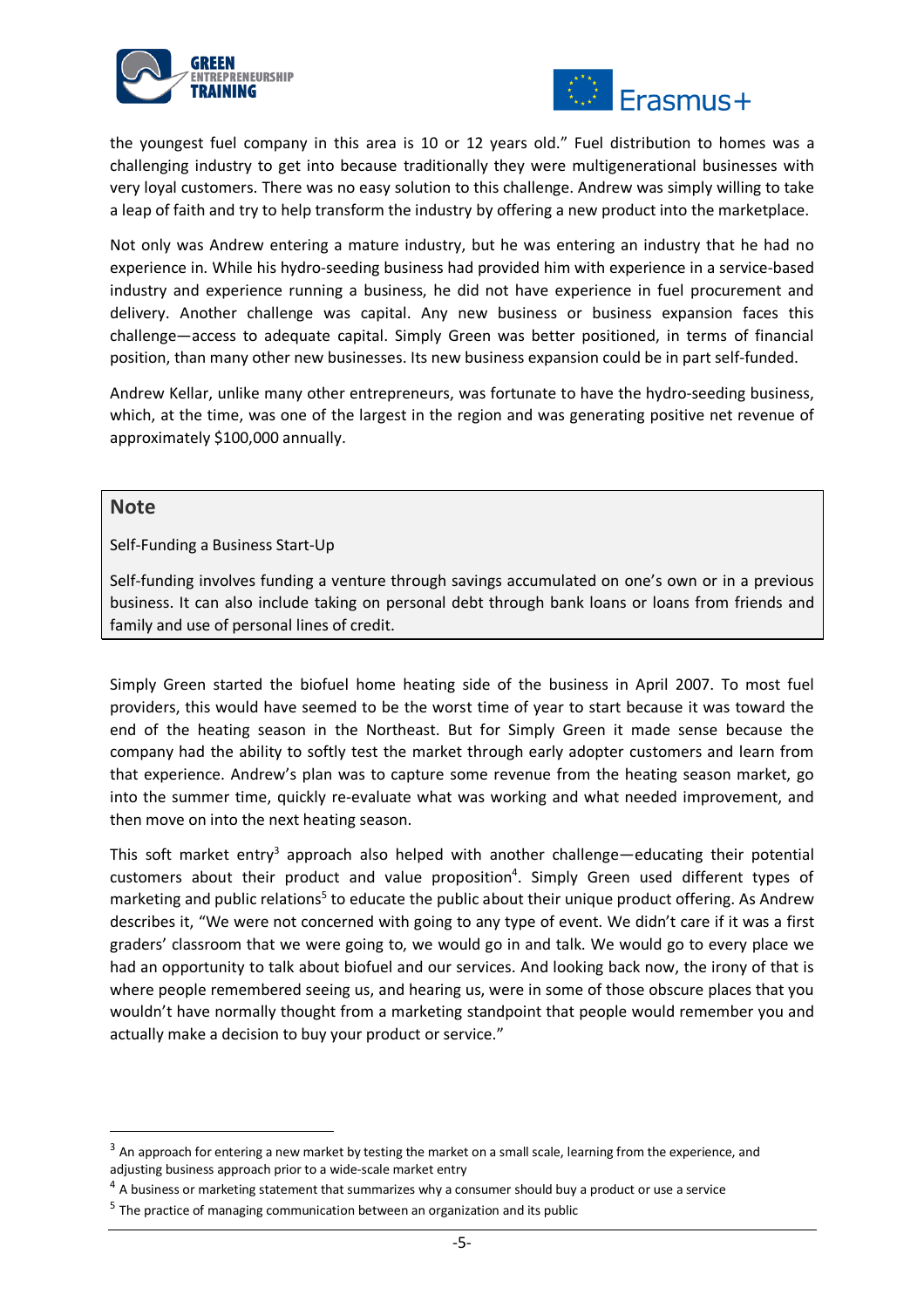



### **Note**

Early Adopters of Products

An early adopter is a person who embraces new technology before most other people do. Early adopters tend to buy new products sooner than most others.

According to a theory called diffusion of innovations, formulated by Everett Rogers, early adopters make up 13.5% of the population. Early adopters, while eager to explore new products, are not the first to buy a new offering.

That role, according to Rogers, is played by a small minority just under 3% of people called innovators. Laggards are at the other end of the spectrum. They are reluctant to embrace new technology because of disinterest, financial constraints, or fear.



*Source: Wikimedia, http://upload.wikimedia.org/wikipedia/commons/0/0f/Diffusionofideas.PNG*

#### **Note**

Value Proposition for a Business

A value proposition is a business or marketing statement that summarizes why a consumer should buy a product or use a service. The statement should be able to convince a potential consumer that one particular product or service will add more value or better solve a problem than other offerings.

Another challenge was the licensing and the regulatory process of entering the highly regulated fuel industry. While Simply Green was providing biofuel, it was a blended product and it had conventional fuel in it so the company had to be regulated just like any other heating oil or diesel provider. (See Appendix 2 for a brief description of Biofuels) Simply Green had to learn about and undertake many different types of licensing including at the state level, for hazardous material, and from the US Department of Transportation.

Simply Green already had experience with the US Department of Transportation (USDOT) licensing as they had just completed a vehicle audit. Andrew was already familiar with the licensing process, and the USDOT official who was involved with the audit made the audit more of an educational audit. During an audit, as Andrew was considering biofuel sales, the USDOT official was so intrigued by the potential Simply Green entry into biofuel provision that he became a customer and also then became an adviser to the company.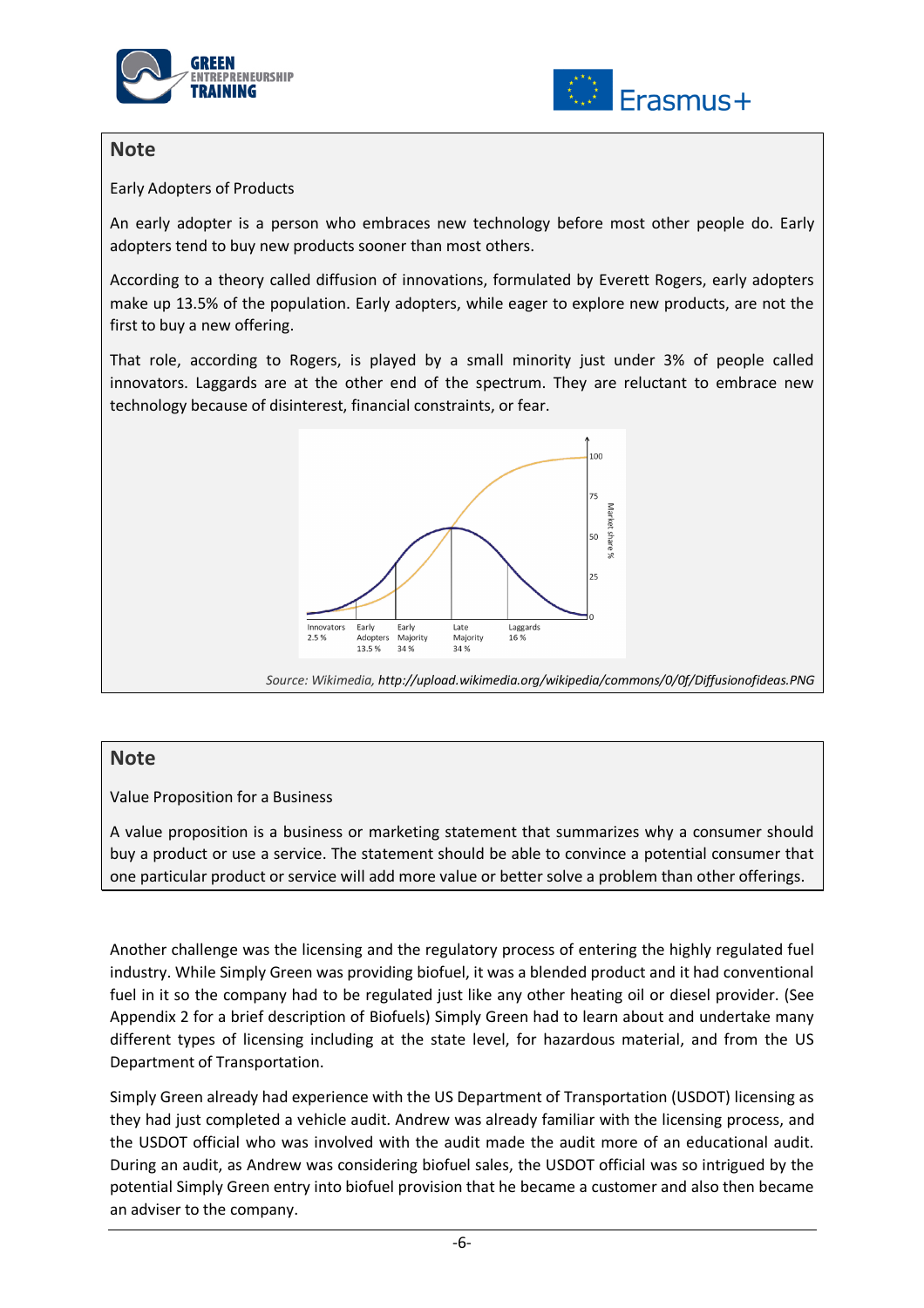



The lesson for Andrew was the importance of relations, contacts, and broader social networks for developing business opportunities. As Andrew describes it, "It was important not to be afraid to ask people that might know somebody or that might have an in with somebody that might have the information we were looking for."

### GETTING THE BUSINESS OFF THE GROUND

When Simply Green's biofuel business commenced in April 2007, Andrew started with family and friends as his first customers. Some of the other initial customers came from contacts from the hydro-seeding side of Simply Green's business, including the USDOT official.

In the first six months, Simply Green expanded its customer base to fifty. Building from the first season's customer base was mostly about education, getting potential customers familiar with Simply Green biofuel products; getting people to understand what biofuels were, its environmental benefits, and how it was easy to use; and convincing them that it was not going to negatively impact their vehicles or their homes. With outreach and education, people started to learn, develop interest, and trust and started to tell their friends. Some took the leap of faith and signed on to try BioHeat.

In its second year, Simply Green grew quickly. It started to grow fast, in part, because of the increased concern about the human influence on climate change after the 2006 release of the movie An Inconvenient Truth. As Andrew describes it, "When we were talking to potential customers about the environmental impact of different fuel options, people were seeing it on the big screen. It just helped pave the path a little bit easier for us to get down the education road. And we quickly started to see an increase in our customer base."

Simply Green was entering an established market for fuel that had certain characteristics that the company had to understand and figure how to effectively compete in the context of these characteristics. While most of the competition was based on price, it was also subject to strong customer loyalty to dealers who had been delivering their fuel for a long time. A larger dealer might be making \$0.60 a gallon over wholesale, versus \$0.40 a gallon for a smaller establishment. Simply Green usually came in anywhere in the middle of these, as it was unknown whether customers would pay a premium for a more environmentally friendly product.

Simply Green pegged their price to range from \$0.05 to \$0.10 on either side of the conventional competition. And in addition to being able to address their customers' environmental concerns, a benefit Simply Green's product had over the conventional competition was that it burned cleaner in furnaces and car engines. It helped the system: either the engine in the vehicle or the heating system in the home or workplace. It allowed engines and furnaces to clean themselves, as the biofuel acted as a natural solvent. And this lowered the customer's maintenance cost, extended the life of the furnace or engine, and increased the burning efficiency of the furnace or engine by about 5%. So any relatively small price premium for Simply Green biofuels could pay for itself.

In the first full year, Simply Green grew the customer base to about five hundred customers. In addition, Simply Green continued to engage in creative marketing and outreach. One of the best examples of this was Andrew making cold (unsolicited and without any prior connection) phone calls to music industry performers touring in the region whose fans and the performers themselves were expressing concerns about the environmental footprints of their performance tours. For Andrew this was fun and exciting. He was able to connect with Guster, Dave Matthews, Jack Johnson, and Farm Aid.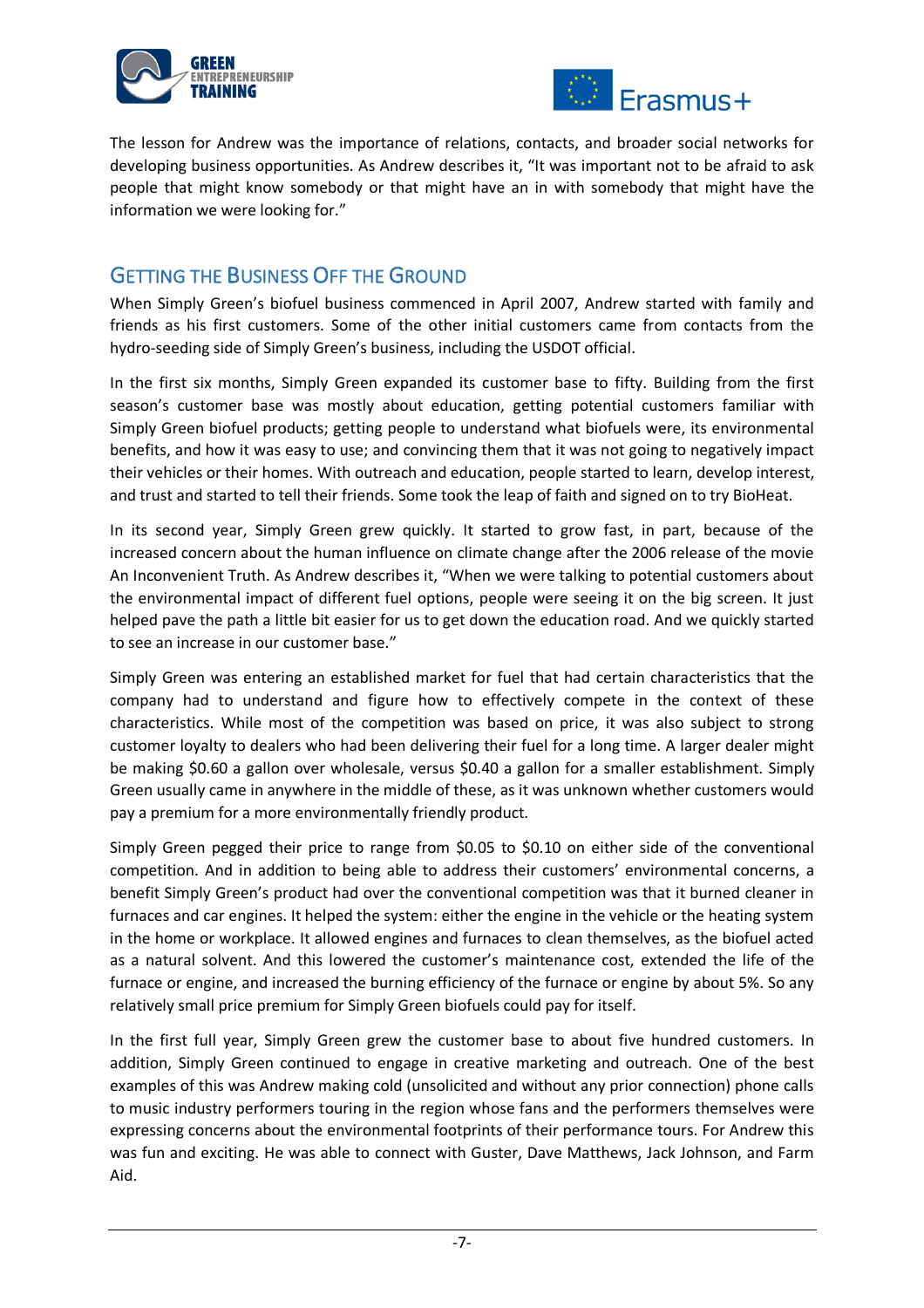



In May 2007, as Andrew describes it, "I saw that the band Guster was coming to this area. And I knew that they were pretty environmentally concerned with how they set up their concerts. So I put a call into this organization that was managing their concert venues, called Reverb. And the woman who runs it was the wife of one of the band members. Long story short, she and I grew up in the same town, and we didn't realize, she was friends with my best friend's older brother." Again, Andrew was able to make a personal connection and turn social networking into a business benefit.

The Reverb<sup>6</sup> representative (http://www.reverb.org/about) was very excited that Simply Green could deliver the biodiesel directly to Guster's tour entourage. So Andrew brought the truck filled with biodiesel to their location and filled their tour buses and their tractor trailers. Guster's handlers took a photo of the tour bus being filled from a Simply Green biofuels truck and the photo went viral in many publications and the Internet, the biggest publication being an issue of *Rolling Stone*.

After Guster, Simply Green fuelled the tour buses for Dave Mathews, John Mayer, the Beastie Boys, Farm Aid, Kelly Clarkson, the Blue Man Group, Sheryl Crow, Willie Nelson, Jack Johnson, Phish, Coldplay, Maroon 5, and Styx.

This instantly gave Simply Green higher credibility and visibility. The perception of the fuel industry in general was the delivery driver that would come to clients' home. And that same company came to those clients' home every year. But Simply Green was trying to change the standard practice. They wanted it to become something different. They wanted to enable the public to be able to make a purchase motivated by environmental concerns and to have that be "hip and cool." And once they got the *Rolling Stone* exposure, that credibility and market buzz carried through into their local press. A lot of local press started picking up on what Simply Green was trying to do.

As Andrew describes it, "That's really what impacted our business the most…the amount of public relations that we got from *Rolling Stone* and some of these really fun events, that may not even been the best business decision because we might have driven to the southern part of Massachusetts to deliver 500 gallons of fuel and we might not have covered the cost of getting there and the driver's time. But what that and similar efforts did for us was continually got us in the press. If it wasn't every week, it was probably every other week, or a couple times a month, a few times a month. And then people started to read about us, and that's where the phone calls started to come in. We started to get up the education curve with our potential customers, the credible component to hearing it or reading it in the newspaper, started to multiply, and we really start to see the business pick up."

It was not just the cover of *Rolling Stone*. Simply Green used community engagement and its commitment to serving the community to reach out to potential customers, to get noticed, and to establish its market presence. In April 2008, the company created a not-for-profit subsidiary, the Green Alliance, in the greater seacoast of New Hampshire area as a public relations and marketing division to educate the community on "being green."

Simply Green also used its commitment to serve the community to build its customer base. In February 2008, the company serviced former Veilleux, Peron Fuel, and Price Rite customers after the companies stopped delivering fuel and went out of business in the middle of winter. For this, Andrew Kellar and the Simply Green team won the Environmental Hero award in Maine. Again in May 2008, Simply Green helped out households in need, offering special pricing for Rye Fuel customers that were unable to get deliveries of their prebuy fuel at the end of the heating season. And in July 2008, when fuel prices were peaking at \$4 a gallon, Simply Green offered discount prices to large groups, such as neighbourhoods, town co-ops, and employees of local businesses.

 $6$  Reverb is a non-profit organization which is helping the Music Industry "Go Green"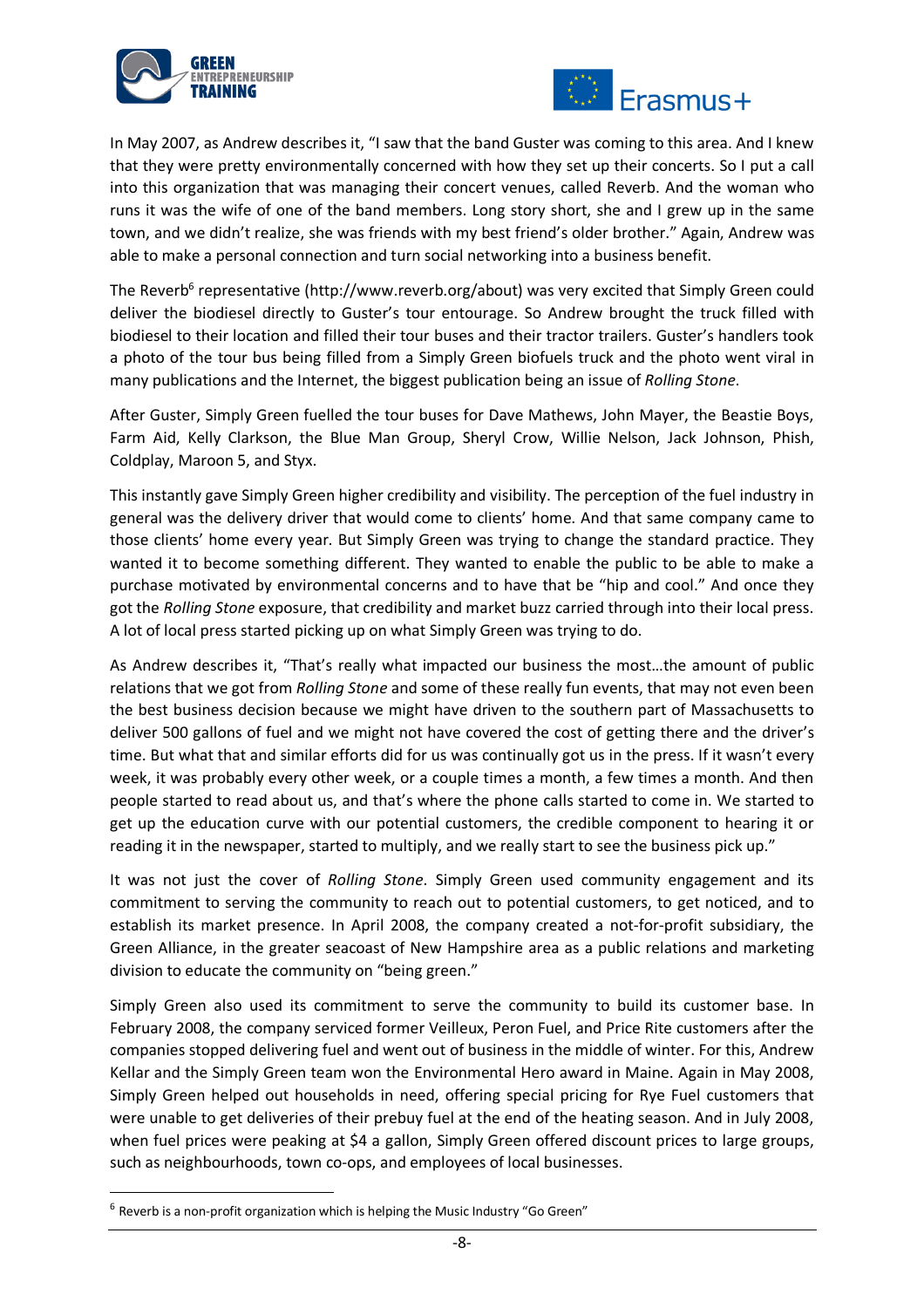



### STAFFING THE BUSINESS

From April 2007 to the end of the year, Andrew operated as a solo entrepreneur and employee. In January 2008, Simply Green added its first employee. Staffing increased steadily along with customers and revenue growing to ten employees in April 2009 and seventeen employees in April 2010. The first hires were fuel truck drivers who became the public face of the company. As Andrew describes it, "We wanted each of our drivers to be the face of the company and be able to educate and handle any onsite customer service concerns. We also wanted them to have a clean and friendly demeanour. We were fortunate to find just the right mix of drivers that supported the brand and our mission."

Simply Green then added to its marketing staff for customer outreach and acquiring new customers. The last area Simply Green added to was operations staff. Operations managed customer relationships after deliveries occurred and also managed the internal relationships of the employees. Simply Green was able to find all their employees, with only two exceptions, through referrals by staff members. Recruited employees wanted to work for a socially and environmentally responsible company that was contributing to the community that they all lived in.

### GROWING THE BUSINESS

In the fall of 2008, Simply Green expanded and diversified, adding a biodiesel division, opening up a gas station, and starting to do research into third-generation biofuels with scientists at the University of New Hampshire.

The gas station was a first of its kind. The station located at a busy intersection in Dover, New Hampshire, sold biofuel for automobiles and also included a "congreenience" store. The concept behind the "congreenience" store was to be a traditional convenience store with a green twist to it. The store had solar panels on the roof, used bamboo flooring, and sold local food. About 75% of all the products in the store came from within a one hundred mile radius, to support the local economy and local vendors. The station had two different types of biodiesel available at the pump, gasoline, which had a 10% blend of bio (ethanol), and a fully biofuel product.

With the station, Simply Green had the ability to further promote the sustainability mission and commitment of the company. The station became a highly visible showplace for Simply Green to educate more customers. There were more than one hundred people at the station every day and about 50% were new to the store, looking to fuel up their vehicles or get a cup of coffee, and thousands of others drove by every day. So that was an opportunity, every day, to educate.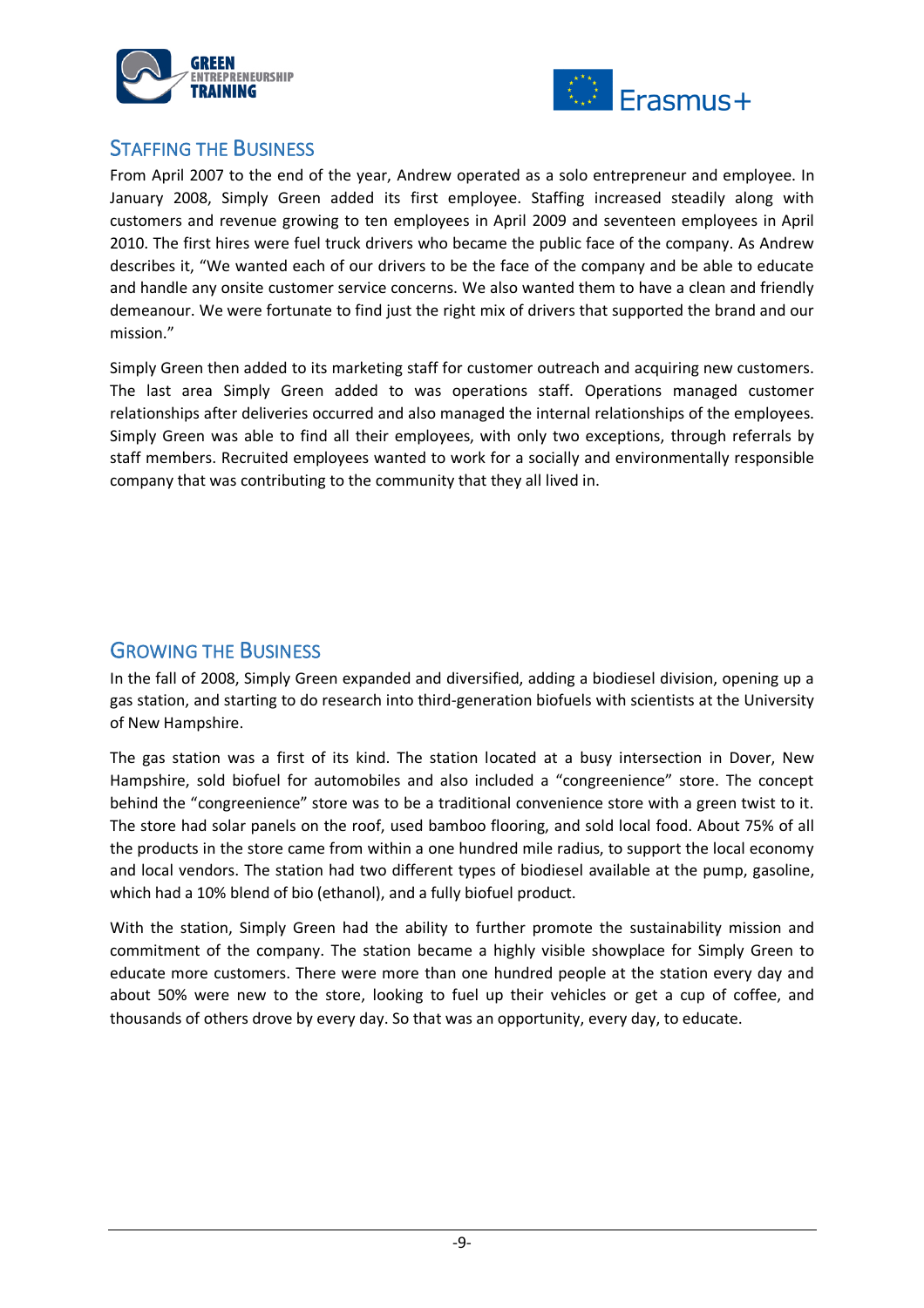





*Source: Simply Green.*

With the "congreenience" store, community outreach, and other efforts, Simply Green's customer base continued to grow at a steady pace. By April 2009, Simply Green had one thousand customers. And by September 2009, as Andrew describes it, "We were creeping towards profitability."

## THE KEYS TO SUCCESS

Critical to the company's success was its filling of a market niche, focus on core products, and effective messaging and education. Customers could simply, with no or minimal extra cost and very little risk, reduce their carbon footprint<sup>7</sup> and feel good about it by buying Simply Green biofuel.

An important factor in Simply Green's success was the highly creative and energetic market outreach led personally by the founding entrepreneur himself. The educational outreach took the approach that all events and opportunities to get the word out about Simply Green and biofuels were worthwhile.

 $7$  A carbon footprint is defined as: The total amount of greenhouse gases produced to directly and indirectly support human activities, usually expressed in equivalent tons of carbon dioxide (CO<sub>2</sub>). In other words: When we drive a car, the engine burns fuel which creates a certain amount of CO<sub>2</sub>, depending on its fuel consumption and the driving distance. When we heat our house with oil, gas or coal, then we also generate CO2. Even if we heat our house with electricity, the generation of the electrical power may also have emitted a certain amount of  $CO<sub>2</sub>$ . When we buy food and goods, the production of the food and goods also emitted some quantities of  $CO<sub>2</sub>$ .

Our carbon footprint is the sum of all emissions of CO2, which were induced by our activities in a given time frame. Usually a carbon footprint is calculated for the time period of a year.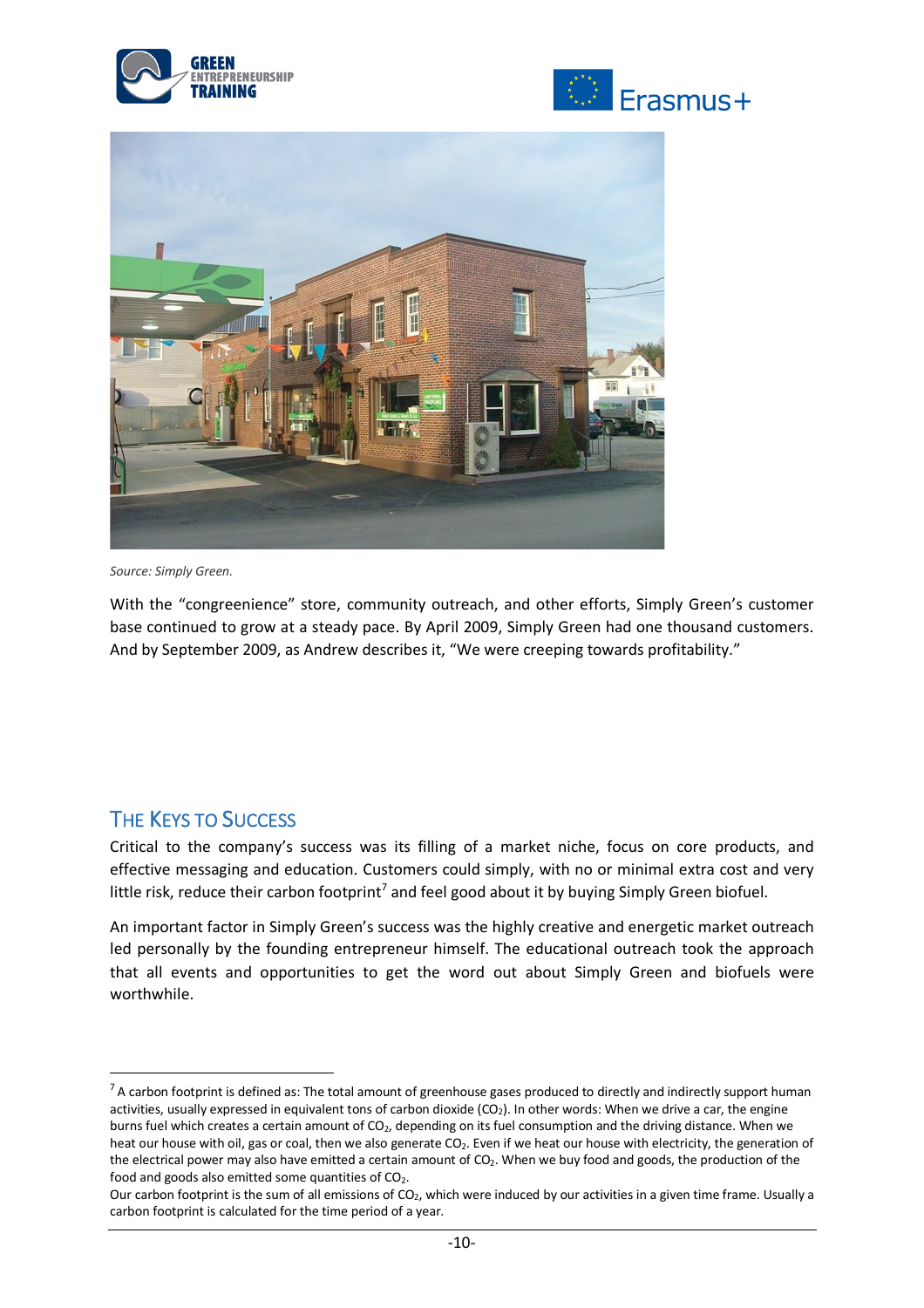



Underpinning it all was the consistent and persistent branding. The branding was about being a sustainable business with a triple bottom line that included concern for the planet and people and was focused on helping customers act on their own concerns about the environment. This was sincere and it came off as such, and customers responded positively. As Andrew describes it, "We were really concerned about how we came across to our customers. We wanted to be as authentic and as transparent about our own practices, so that way our customers felt as though they were buying something from somebody, from a company that truly cared about the environment. We practiced what we were preaching. We were out there at events. We were supporting other businesses that were doing the right thing."

## WHY NO PROFITS?

By September 2011, the company had 1,500 heating oil customers and was delivering about a million gallons a year of biodiesel. Customers were concentrated in the seacoast of New Hampshire into southern Maine and down into north-eastern Massachusetts. Simply Green's market share<sup>8</sup> within the heating oil industry was 10% to 12% and had grown fast, especially given the traditional customer to dealer relationship and that their product was a new one. Total revenue at the end of 2011 was more than \$4 million. Of the total revenue, 60% to 70% was BioHeat and 20% to 30% biodiesel and the balance was the congreenience store (see details as follows).

By many measures, Simply Green could be characterized as successful. Then why, after four years, was it still operating in the red—that is, losing money? One factor was volatile oil prices and changing overall economic conditions. For example, in its second year (winter of 2008) the start-up company was negatively impacted by the unanticipated \$4 a gallon oil. As is standard industry practice, Simply Green pre-bought ahead of the peak heating season from their wholesale fuel suppliers for a select percentage of their customers that wanted to pre-buy their fuel.

Simply Green was contractually obligated to pick up those gallons at the fixed price. Historically, there would be some fluctuation in those prices versus what the retail spot pricing would be. But never was there such an exaggerated difference where a customer who had pre-bought would then call another company to get fuel from them because the market price was so much lower than the pre-buy price they had locked in.

Many Simply Green customers locked the price at \$4.50 a gallon, and then that winter, heating oil plummeted to \$2. Simply Green could not force customers to take the fuel and they had not required their customers to commit to buying a minimum amount of fuel. Some Simply Green customers may have went to another oil dealer to get fuel at its market price, some may have just turned their heat way down and put on a sweater to reduce their oil consumption, and some people may have burned more wood. The loss between what Simply Green had paid for the peak price oil and what it could eventually sell ended up being more than \$300,000.

This forced Andrew Kellar to take on two silent business partners<sup>9</sup>. The partners took a 30% equity position in the company and contributed \$150,000 to the business. Taking on the partners provided Simply Green with the financial resources that Andrew did not have and did not have access to. The business partners, however, did not have as much of an interest as Andrew in community engagement and the partners shifted the focus more toward the single bottom line of profitability.

 $8$  Percentage of a defined market (in terms of total revenue or total number of customers) captured by a service or product provider

 $9$  A partner that contributes capital to a business but that is not involved in day-to-day operations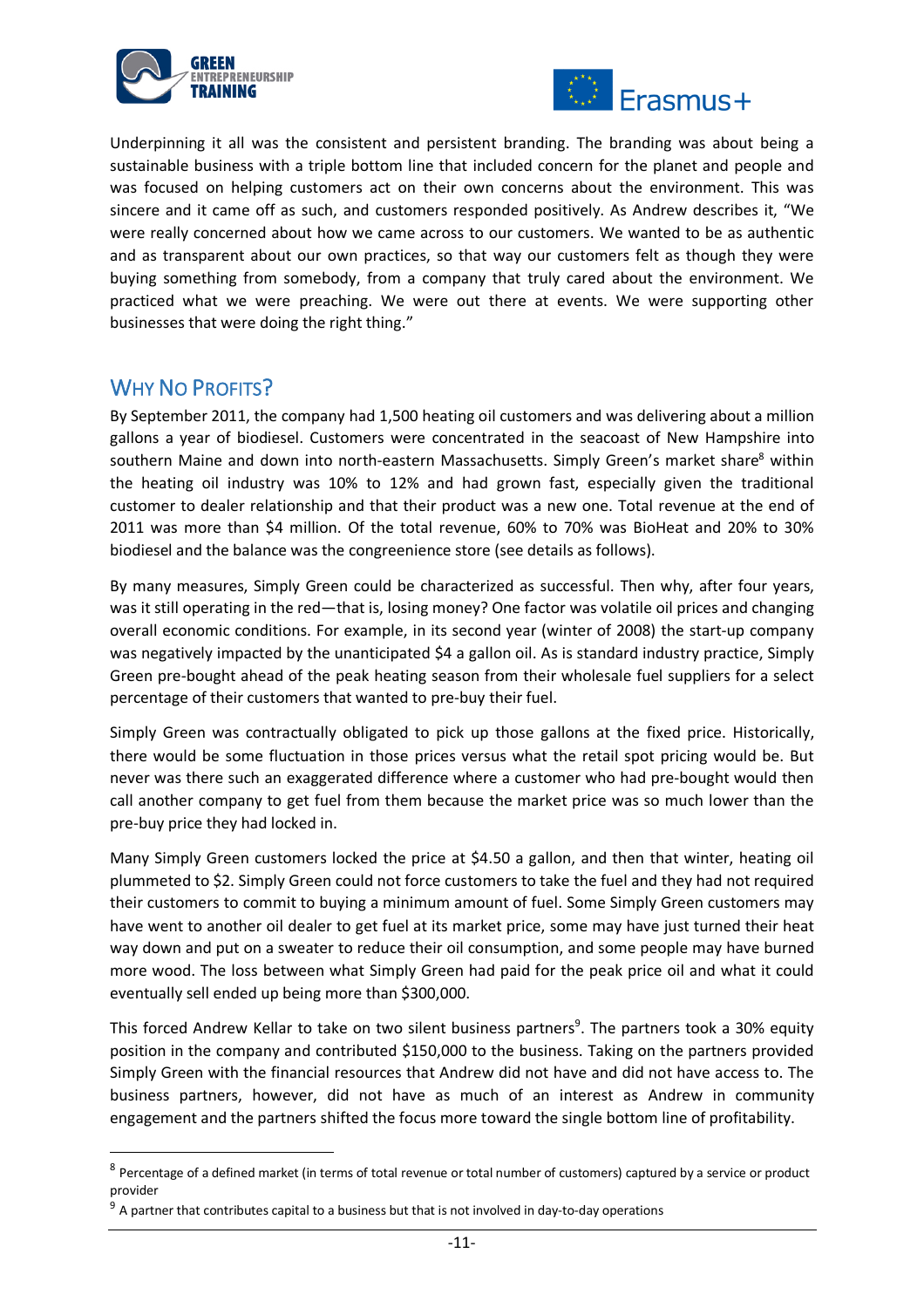



The partners had a commitment to the environment and were conscientious of how they operated in the community; however, these were not as much in the forefront of their efforts according to Andrew Kellar. As Andrew describes it, "I get that in businesses sometimes you're forced to get to a place where you really have to focus more on the main bottom line, until you can get to a place where you can have the luxury of expanding that."

#### **Note**

Equity Interest in a Business

An equity interest is an ownership interest in a business entity. Shareholders in a publically traded company have equity interest; their purchase of shares of stock in the corporation gives them a share of the ownership of the business. Private equity is a broad term that refers to any type of equity investment in an asset in which the equity is not freely tradable on a public stock market. Categories of private equity investment include business partnership investments, leveraged buyouts, venture capital, and angel investing.



*Source: Simply Green.*

## LIMITS OF ALWAYS FOCUSING ON DOING THE RIGHT THING

Andrew Kellar's priority to always do the right thing for the environment and people had implications. As Andrew describes it, "I think my biggest mistake was I stayed so focused on the environmental and social mission of Simply Green, that I failed to stay focused equally on the fundamentals of the business. And the fundamental are the numbers, the profits and the losses and the working capital to operate the business. I didn't do my homework. I didn't have the resources that I needed to effectively sustain the business."

### **Note**

Working Capital and Keeping the Business On-going

Working capital measures how much in liquid (readily available) financial assets an organization has available to fund and build its operation. The number can be positive or negative, depending on how much the organization is growing relative to revenue collection and the debt the organization is carrying. In general, companies that have a lot of working capital will be more successful since they can expand and improve their operations. Companies with negative working capital may lack the funds necessary for growth.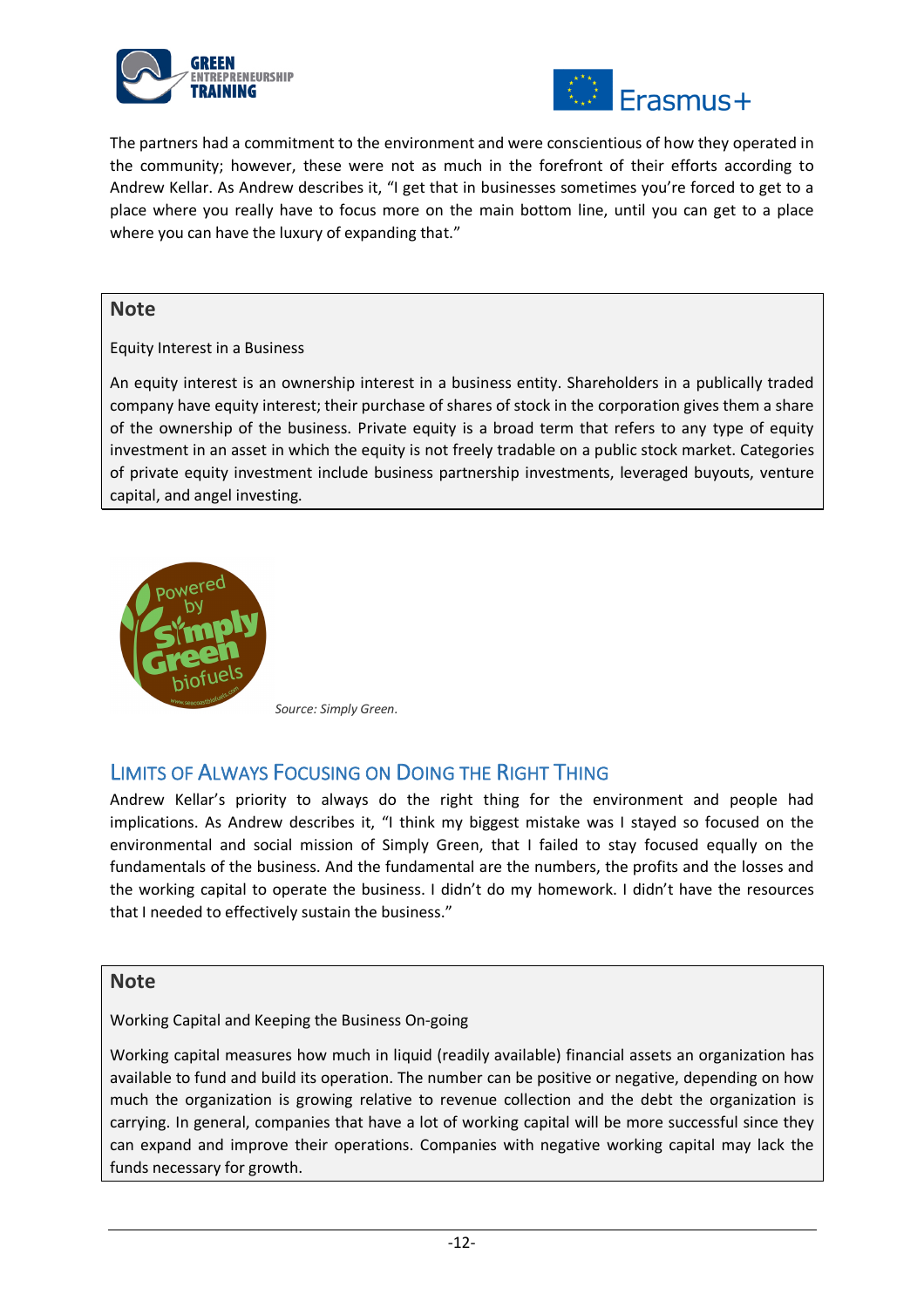



In particular Andrew neglected his need for capital and adequate cash resources (cash flow). He did not adequately anticipate the implications of different potential scenarios beyond his control, such as what if oil went to \$4 and then down to \$2 or by growing to one thousand customers, how was he going to manage \$300,000 in accounts receivable over thirty days? He did not think through these potential scenarios, and he did not have the adequate financial resources on hand when these happened. What he needed to have done was in the early stages have a detailed business plan with "what ifs" for different scenarios and identify risks in his operations.

For Simply Green and any other company in the energy business, price volatility is one of the biggest risks. This is a particularly significant challenge for start-up and small companies with limited financial resources and little operating reserves. This challenge also has a potential upside for Simply Green and the renewable energy and energy efficiency industries. For example, as fuel prices were rising rapidly again in the early spring of 2011, this again raised awareness about alternative energy, which can be a positive factor for the biofuel industry. But the volatility—the up and down of oil prices—as was experienced in 2008 and again in 2011, makes it a challenging operating environment for new energy companies trying to change the industry and customer preferences.

The final challenge was personal for the entrepreneur. Life became "too crazy," as Andrew put it, and it became increasingly difficult to satisfy both his personal and professional lives. They were no longer aligned for Andrew.

The craziness of being an entrepreneur for Andrew included being responsible for 1,500 customers who could call at any time and responsible for drivers on the road twenty hours out of the day delivering customers their fuel. He had taken only one vacation during the four years of his business start-up. And even on the very occasional days off, there was always something that had to be taken care of. As Andrew describes it, "Being the owner, you can have amazing people around you, and most time, they can take care of most of it, but there's always something that comes through that you need to take care of. And that was the craziness, that being pulled in a lot of different directions. At times, when as a young father, you might normally like to be home, going to a baseball game with your son, going to different events with your kids, that wasn't an option."

### **CONCLUSION**

Focusing on the core business that drives the bottom line, which for Simply Green is getting the most amount of renewable fuel out onto the market, continues to be an exciting opportunity for Simply Green. In 2011, the company's focus was on developing a marketing plan to get Simply Green out to the next group of customers beyond the early adopters to the early and late majority customers. Coming up with a strong marketing plan allowed Simply Green to attract that next ring of customers. The growth potential is significant, particularly since more than two-thirds of the population in Simply Green's service territory use heating oil to heat their homes, and a large percentage of commercial vehicles use conventional diesel fuel.

### The Entrepreneur's Life Takes a Different Turn

In mid-2010, Andrew Kellar began to realize that, as an entrepreneur, his key strengths were in the creative development end, and he left Simply Green to pursue other opportunities.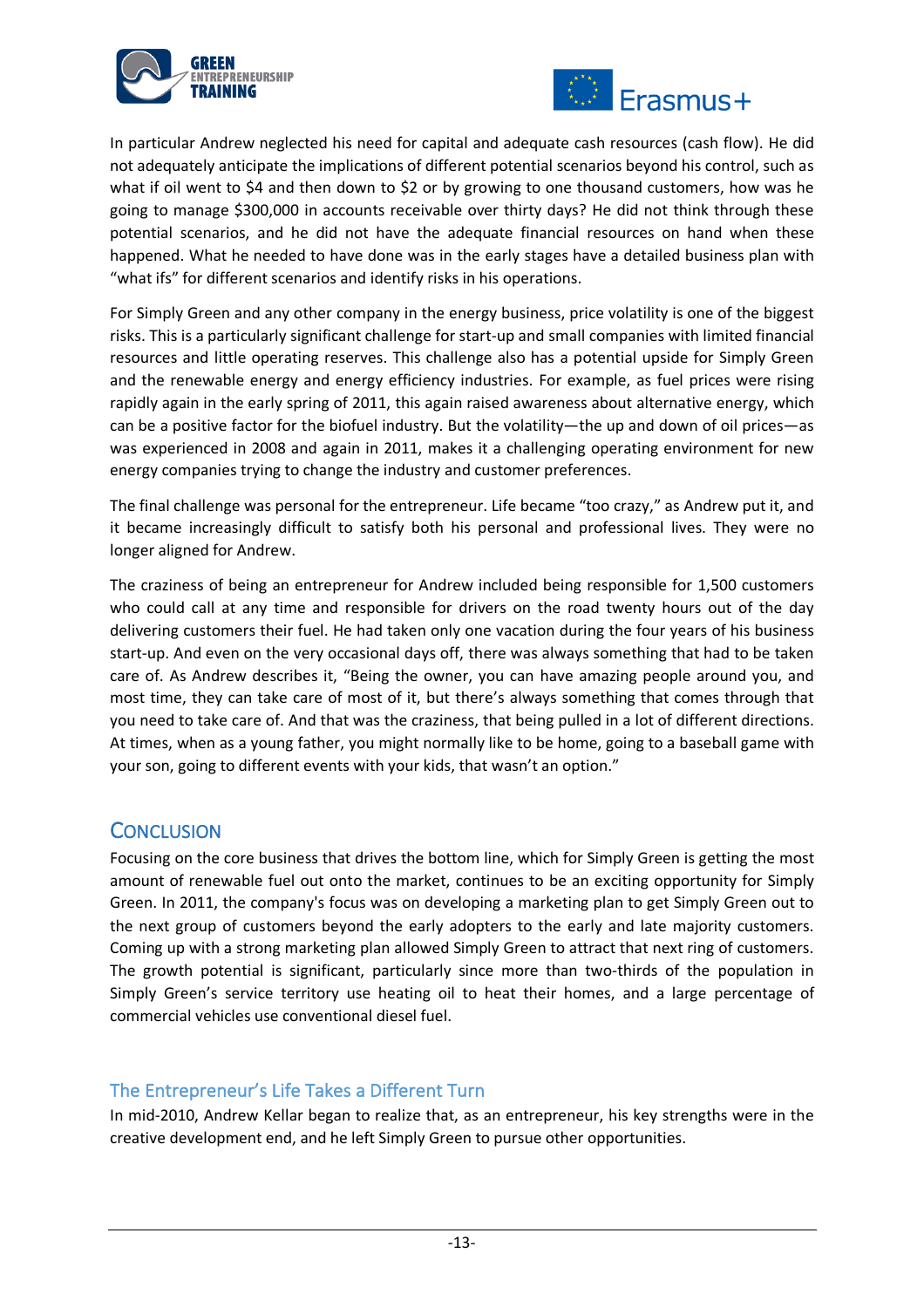



As Andrew describes it, "There are some people that are meant to be operators of business long term, and there are people that are meant to be in start-ups, in the craziness of everything that has to do with starting up a business…I realized that that was where my strength was.

While there wasn't a lot of challenge left for me, there was still plenty of challenges for Simply Green in the long term, managing a business with 1,500 customers, and trucks on the road 20 hours out of the day. That skill set was not where I saw my strengths. So it was time for me to make a change. It was time for me to look to my business partners to take over the business.

I felt that Simply Green had helped me to define a new industry in this small community and helped me to do something really special and something unique.

While I thought Simply Green was bringing me closer to being that person I wanted to be, and that businessman I wanted to be, it wasn't allowing me to have a balance between being an entrepreneur and other things. I wanted to move on to a different working environment, where I could leverage all the experience that I had gained over those four years.

Between the highs and the lows, and all of the excitement and challenges that we had, I felt that was something that needed to be shared with other entrepreneurs. And I really, really enjoyed being in this kind of green, or now called clean-tech sector, that I wanted to reach out to other younger entrepreneurs that were in that same market, and try to give back to them."

After leaving Simply Green, Andrew became an entrepreneur in residence at the University of New Hampshire's Green Launching Pad (GLP) program (http://greenlaunchingpad.org). The GLP is a business accelerator program focused on assisting new and growing business in renewable energy and energy efficiency. In that role, Andrew is assisting sustainability-focused businesses in their startup and early growth phases. He also became an advisor and engaged in development efforts for Revolution Energy (http://www.rev-en.com/company/about-us). Revolution Energy was a company that the GLP helped launch in 2010. The company assists in the financing of renewable energy projects with a focus on municipalities, schools, and colleges. Based on this work and his experience with Simply Green, Andrew was selected as a Mel King Community Fellow at MIT in 2012 (http://web.mit.edu/colab/people-mel-king-community-fellows.html). All of these allow Andrew to help others learn from his experience with Simply Green and enable him to continue to act on his commitment to sustainability.

### Postscript: What Would Andrew Kellar Want Readers to Know?

For Andrew, the next generation has the opportunity to focus on learning from his successes and mistakes and those of others in the first generation of sustainability entrepreneurs. What he suggests to readers interested in being sustainable business entrepreneurs is to:

- take advantage of the resources available to learn all you can about sustainability science, engineering, and business;
- try to get an internship with a local sustainable business;
- on your own or with a friend, try out a small sustainability project idea at your school and in communities.

As Andrew describes it, "There are a lot of great opportunities for young students, at the undergrad level up to the MBA level, to get involved in different way in sustainable businesses… (and) they're not just stuffing envelopes. They're actually getting involved with these businesses. We used to bring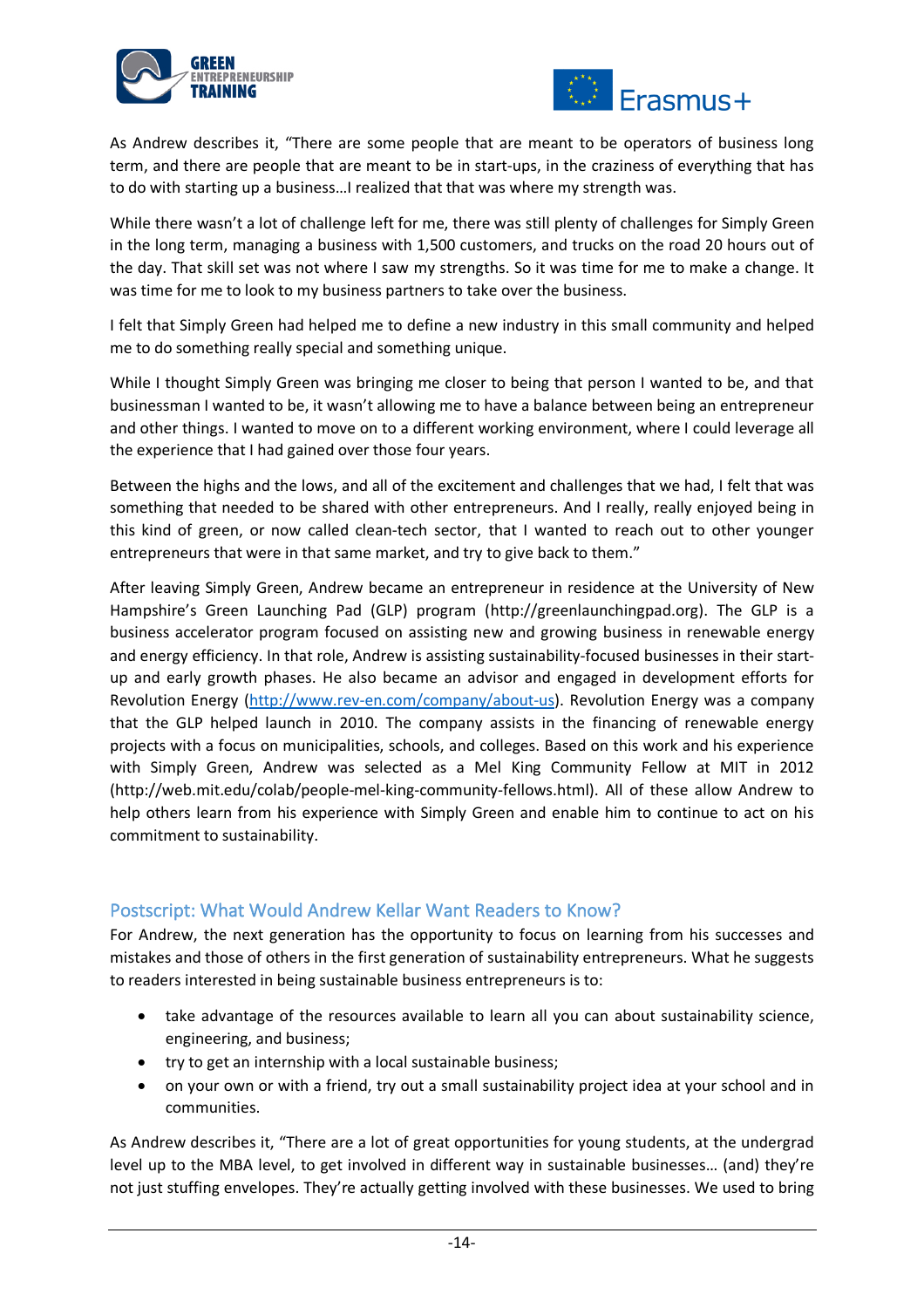



in interns, and we had our interns do a lot of in-depth work. It wasn't mindless work, it was actually in-depth market analysis."

### KEY TAKEAWAYS

- Success in sustainable business entrepreneurship requires commitment to sustainability and problem solving, creativity, innovation, and "day-to-day" business management skills.
- The entrepreneur, Andrew Kellar, started the company out of concern for the environment and for future generations.
- The entrepreneur entered a mature industry with no experience but with a new product.
- The entrepreneur used personal contacts, relations, and social networks to gather useful information and resources.
- The start-up successfully employed creative marketing and low cost public relations to grow the company, appealing to the public's concern for the environment.
- The company was environmentally and socially focused but had to also focus on core business fundamentals, such as effective management of liquid, or cash, resources and strong customer service to be successful.
- Simply Green focused on the people and planet side of the triple bottom line and had to learn over time how to more effectively manage to achieve the profit side of the triple bottom line.
- The sustainable business founder lacked business training and skills that could have helped him to maintain ownership of the business. Commitment to and passion for sustainability are important and so are financial and other management skills.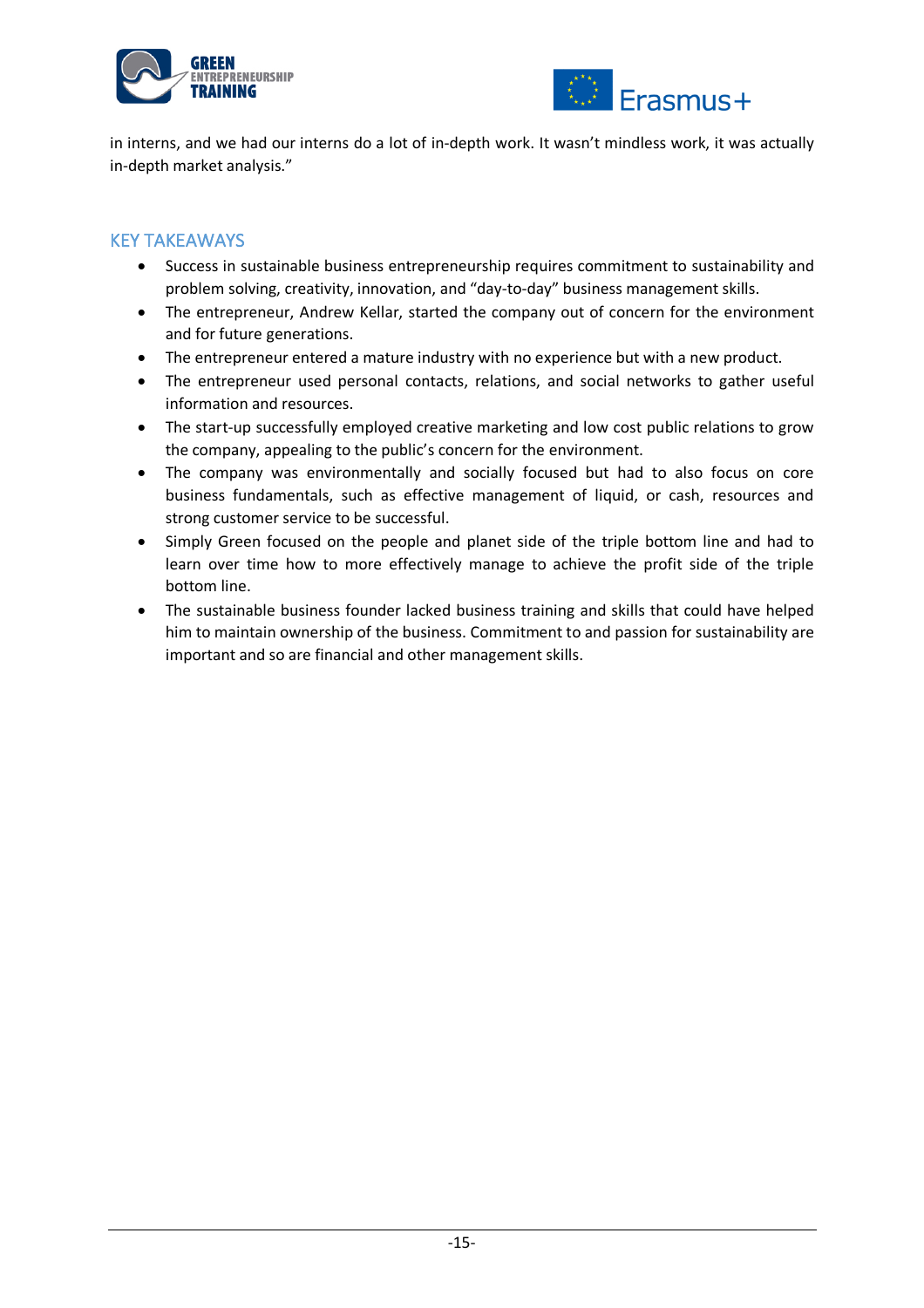



## APPENDIX 1: SIMPLY GREEN TIMELINE

- April 12, 2007. First delivery of BioHeat and biodiesel by Simply Green.
- May 2007. First delivery to Guster and Reverb, spurring a flood of fuelling services for musicians, which included Dave Mathews, John Mayer, the Beastie Boys, Farm Aid, Kelly Clarkson, the Blue Man Group, Sheryl Crow, Willie Nelson, Jack Johnson, Phish, Coldplay, Maroon 5, and Styx.
- June and July 2007. Simply Green finds its way into *Rolling Stone* and *Billboard*.
- December 2007. Simply Green is featured in Sundance Film Channel's "Big Ideas for a Small Planet" with Guster and Reverb.
- January 2008. Simply Green hires its first employee.
- February 2008. Simply Green bails out former Veilleux, Peron Fuel, and Price Rite customers when the companies leave customers out in the cold after they allegedly stopped delivering fuel and went out of business.
- March 2008. Simply Green moves out of Andrew's house into an actual office in Portsmouth and hires its second employee.
- April 2008. Simply Green creates the Green Alliance as a public relations and marketing division to educate the community on "being green" and hires Sarah Brown as the project director.
- May 2008. Simply Green is back to its old ways and starts to offer special pricing for Rye Fuel customers that were unable to get deliveries of their pre-buy fuel at the end of the heating season.
- June 2008. Andrew Kellar and the Simply Green Team win the Environmental Hero award in Maine along with Governor Baldacci for their rescue mission for the residents of Maine left out in the cold by the Veilleux, Peron Fuel, and Price Rite scandal.
- June 2008. Andrew Kellar is invited to give the commencement speech at Berwick Academy.
- July 2008. Simply Green starts to offer discount prices to large groups, such as neighbourhoods, town co-ops, and employees of local businesses, during a time when oil was on its way to \$4 a gallon.
- October 2008. Simply Green opens the first biofuels and congreenience store in New England, offering gas and biodiesel at the pump and local products in the store.
- November 2008. Simply Green receives the Innovation Rock award by the New Hampshire Department of Resources and Economic Development and is given the first of many commendations by Governor Lynch.
- November 2008. Simply Green begins its research and development into third-generation biofuels in conjunction with the University of New Hampshire and starts to apply for grants to study algae as a feedstock to make biofuels.
- December 2008. Simply Green is named one of the top fifty hottest companies in the bioenergy sector worldwide.
- January 2009. Andrew Kellar is named one of the "25 Leaders for the Next 25 Years" by BusinessNH Magazine.
- April 2009. Simply Green marks a huge milestone by delivering BioHeat to more than one thousand customers around the seacoast of New Hampshire and Maine, signs on Coca-Cola and Public Service of New Hampshire for onsite fuelling services, and hires its fifteenth employee.
- December 2009. Simply Green is named one of the top fifty hottest companies in the bioenergy sector worldwide for the second year in a row.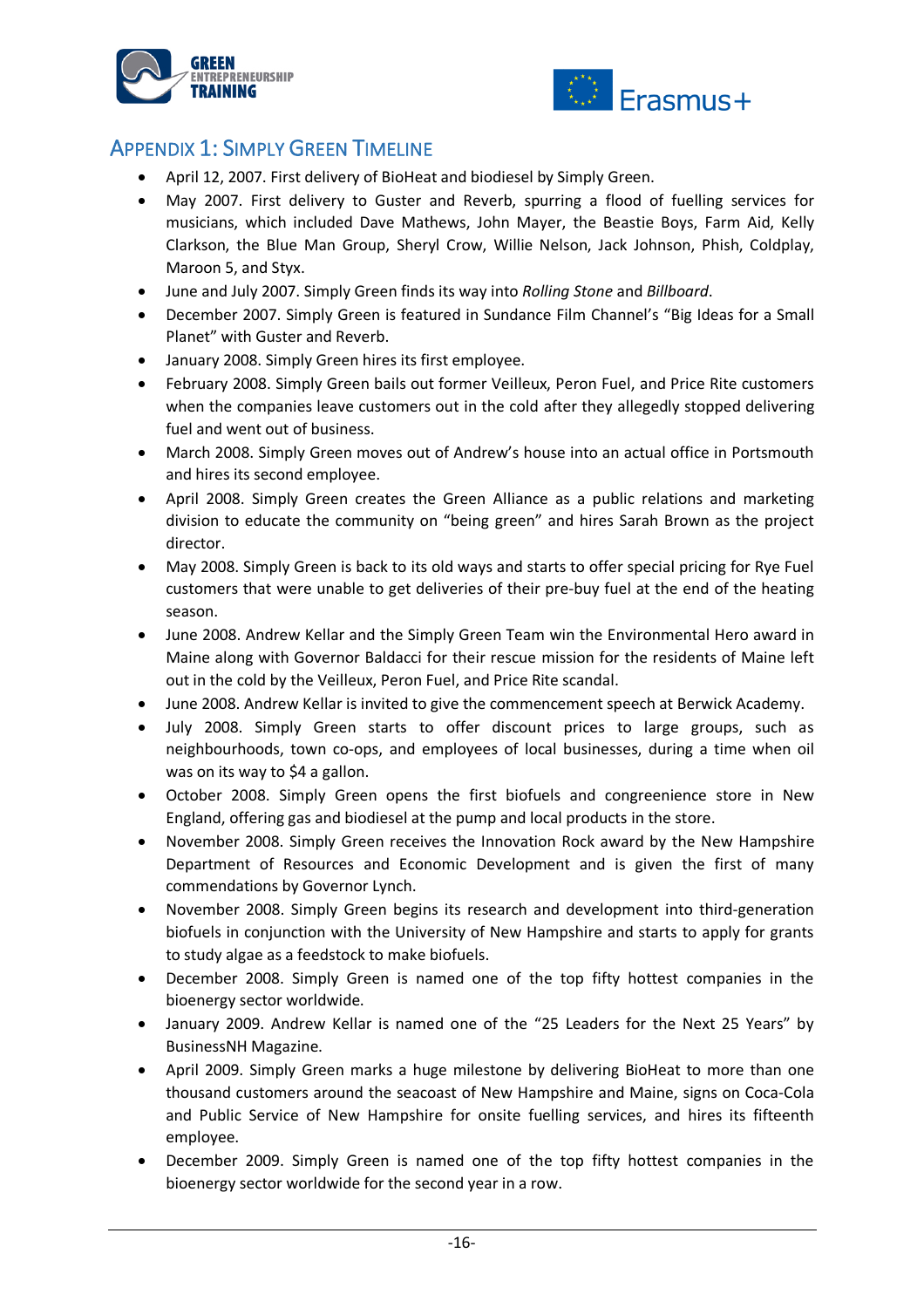



- January 2010. Simply Green is back at it again. Flynn's Oil goes out of business on Christmas night and leaves customers without fuel, so another bailout plan is in place to help thousands of customers heat their homes at Christmas.
- April 2010. Simply Green announces the purchase of their new office, Regeneration Park in Portsmouth. Once construction is completed, Regeneration Park will be the "greenest" building on the seacoast.
- June 2010. Simply Green's customers complete the 2,000,000 lb. "Carbon Challenge," which results in planting the equivalent of 153,000 trees.
- August 2010. Simply Green is honoured to have Congresswoman Shea-Porter and US Secretary of Labour Solis visit Regeneration Park and hold a press conference praising Simply Green for their efforts in the green movement.
- September 2010. Simply Green marks another milestone by delivering BioHeat to more than 1,500 customers around the seacoast of New Hampshire and Maine.
- November 2010. Andrew Kellar leaves Simply Green.
- February 2011. Andrew Kellar starts work with Revolution Energy, helping with blended (private, public, and tax incentivized) financing of large scale solar projects.
- May 2011. Andrew becomes entrepreneur in residence with the University of New Hampshire's Green Launching Pad program.
- January 2012. Andrew Kellar begins yearlong activities as Mel King Community Fellow at MIT.